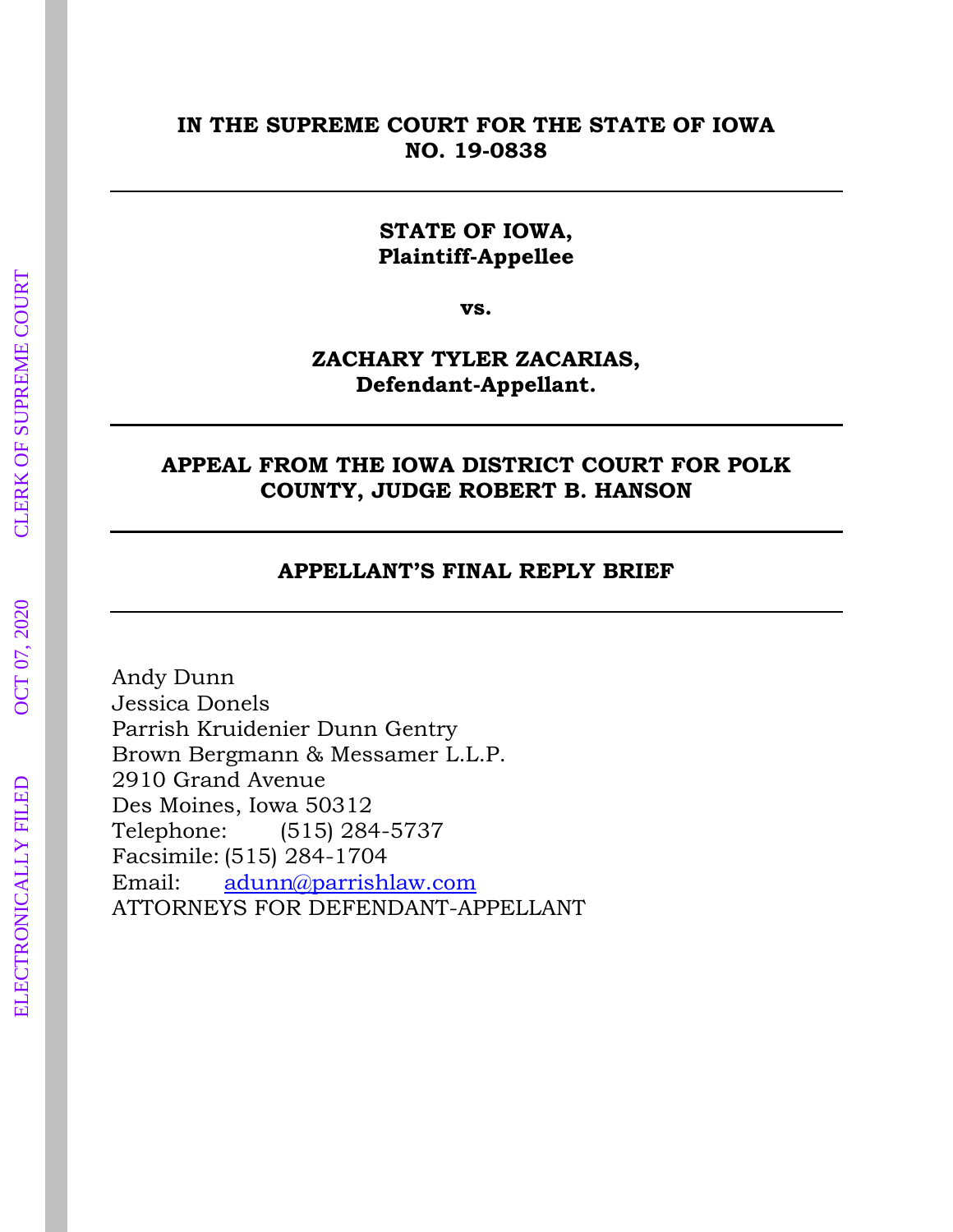# **TABLE OF CONTENTS**

<span id="page-1-0"></span>

| The State's interpretation of Iowa Code § 708.2(5) raises due<br>Ι.                                                                                                                               |
|---------------------------------------------------------------------------------------------------------------------------------------------------------------------------------------------------|
| A. The overlap between the sex abuse and the assault by<br>penetration statues is a problem here, where the State broadened<br>a statute beyond its parameters to cover a speedy trial violation. |
|                                                                                                                                                                                                   |
| C. The State's interpretation is not consistent with the cannon                                                                                                                                   |
| D. Burden-shifting is disfavored in criminal statutes. The State<br>can still charge defendants with felonies under Zacarias'                                                                     |
| The prosecutorial misconduct during closing argument was<br>II.                                                                                                                                   |
| III. The error under State v. Turecek is preserved, because trial<br>counsel was prevented from recalling C.G. to impeach her 18                                                                  |
| IV. Zacarias was prejudiced by trial counsel's failure to properly                                                                                                                                |
|                                                                                                                                                                                                   |
|                                                                                                                                                                                                   |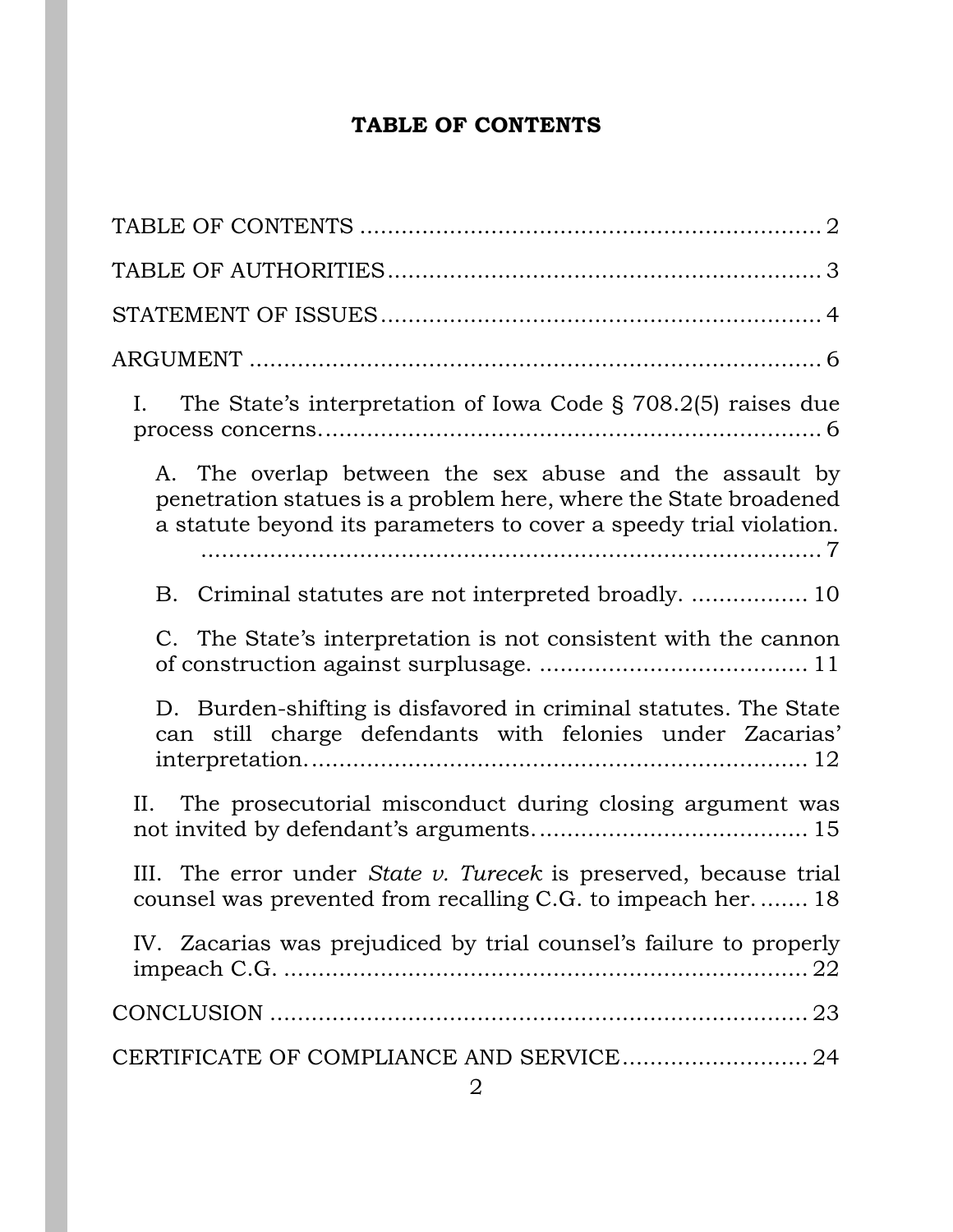# **TABLE OF AUTHORITIES**

# <span id="page-2-0"></span>**Cases**

| Burrage v. United States, 571 U.S. 204 (2014)  4, 7, 10            |
|--------------------------------------------------------------------|
|                                                                    |
| Leggett v. State, No. 10-0233, 2011 WL 2695760 (Iowa Ct. App. Jul. |
|                                                                    |
| Leuchtenmacher v. Farm Bureau Mut. Ins. Co., 460 N.W.2d 858 (Iowa  |
|                                                                    |
|                                                                    |
|                                                                    |
|                                                                    |
|                                                                    |
|                                                                    |
| State v. Halverson, 857 N.W.2d 632 (Iowa 2015) 5, 10, 13           |
|                                                                    |
| State v. Lindsey, No. 10-1812, 2011 WL 6076544 (Iowa Ct. App. Dec. |
|                                                                    |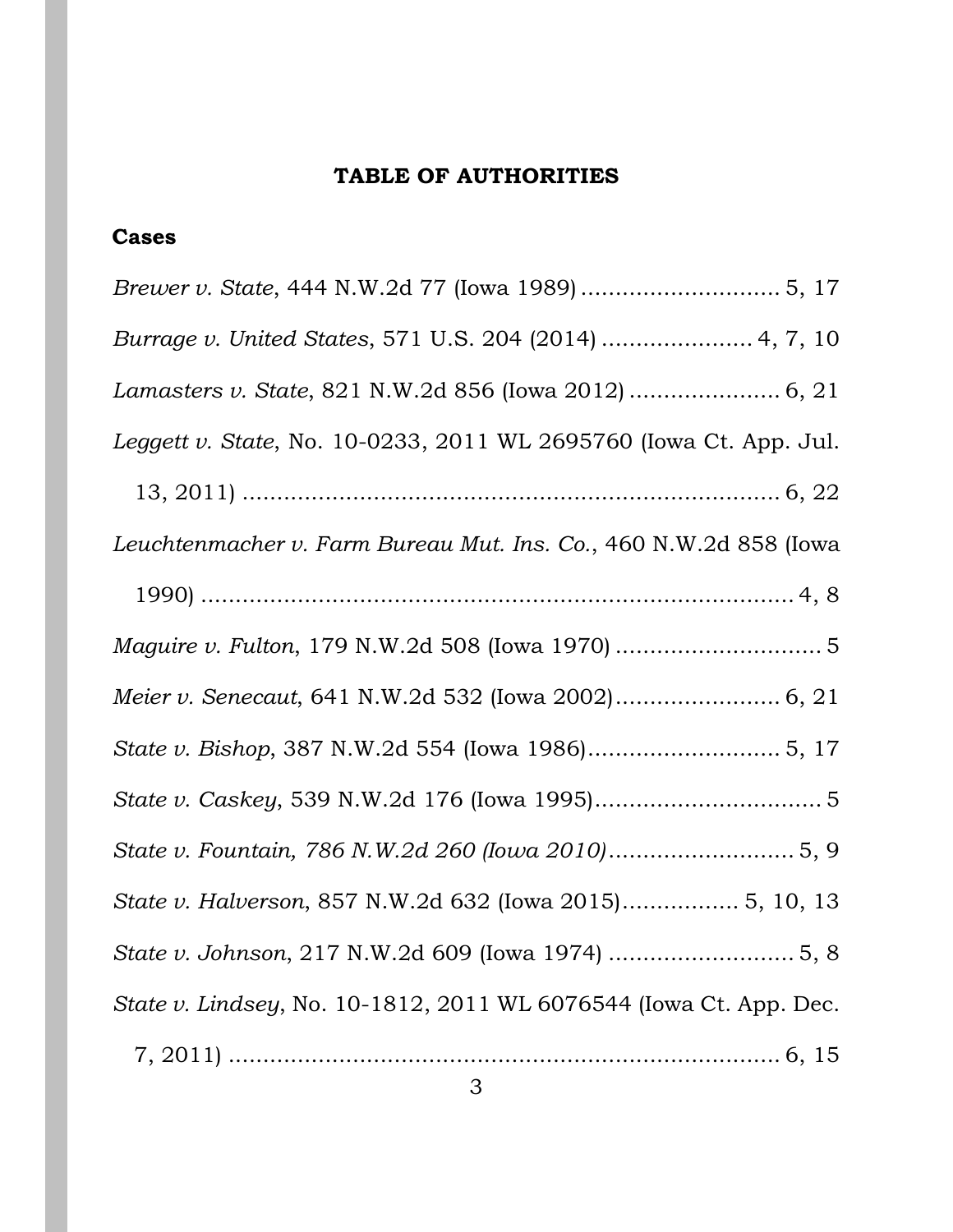| State v. Nicoletto, 845 N.W.2d 421 (Iowa 2014)  5, 7, 10, 13 |  |
|--------------------------------------------------------------|--|
|                                                              |  |
|                                                              |  |
|                                                              |  |

## **Statutes**

# **Rules**

|--|--|--|

### **STATEMENT OF ISSUES**

<span id="page-3-0"></span>I. The State's interpretation of Iowa Code § 708.2(5) raises due process concerns.

*Burrage v. United States*, 571 U.S. 204 (2014)

*Leuchtenmacher v. Farm Bureau Mut. Ins. Co.*, 460 N.W.2d 858 (Iowa 1990)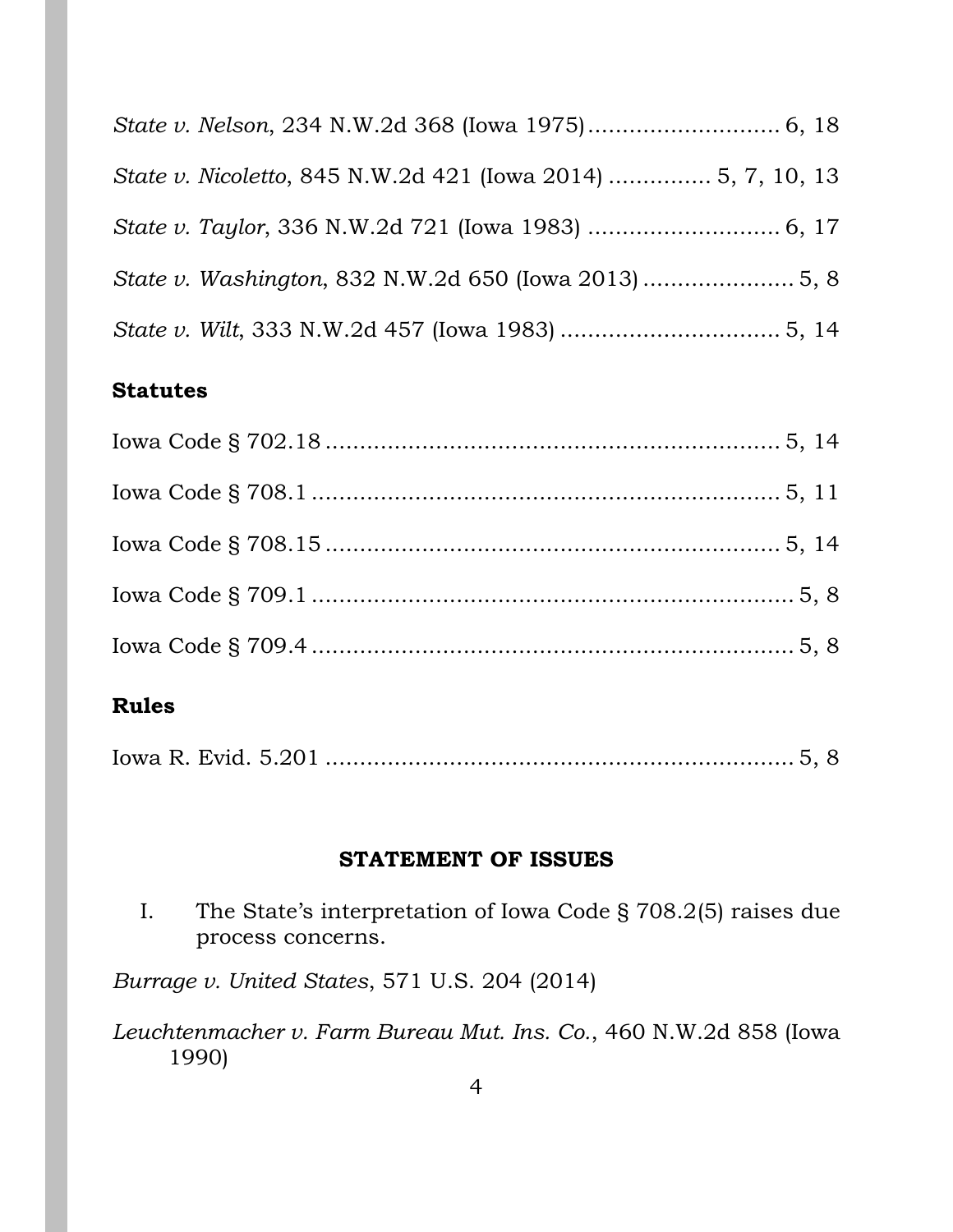*Maguire v. Fulton*, 179 N.W.2d 508 (Iowa 1970)

*State v. Caskey*, 539 N.W.2d 176 (Iowa 1995)

*State v. Fountain*, 786 N.W.2d 260 (Iowa 2010)

*State v. Halverson*, 857 N.W.2d 632 (Iowa 2015)

*State v. Johnson*, 217 N.W.2d 609 (Iowa 1974)

*State v. Nicoletto*, 845 N.W.2d 421 (Iowa 2014)

*State v. Washington*, 832 N.W.2d 650 (Iowa 2013)

*State v. Wilt*, 333 N.W.2d 457 (Iowa 1983)

Iowa Code § 702.18

Iowa Code § 708.1

Iowa Code § 708.2

Iowa Code § 708.15

Iowa Code § 709.1

Iowa Code § 709.4

Iowa R. Evid. 5.201

II. The prosecutorial misconduct during closing argument was not invited by defendant's arguments.

*Brewer v. State*, 444 N.W.2d 77 (Iowa 1989)

*State v. Bishop*, 387 N.W.2d 554 (Iowa 1986)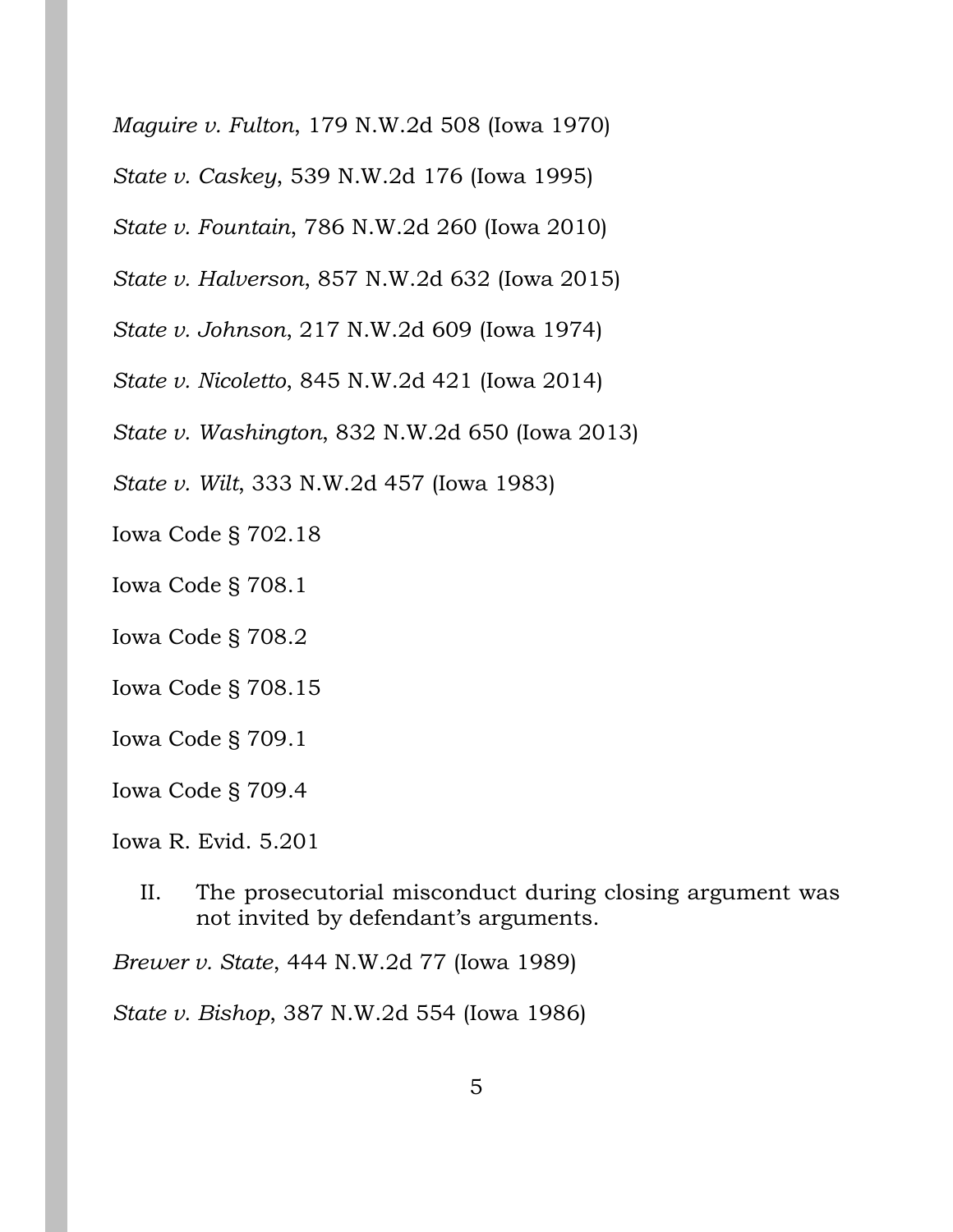*State v. Lindsey*, No. 10-1812, 2011 WL 6076544 (Iowa Ct. App. Dec. 7, 2011)

*State v. Nelson*, 234 N.W.2d 368 (Iowa 1975)

*State v. Taylor*, 336 N.W.2d 721 (Iowa 1983)

III. The error under *Turecek* is preserved, because trial counsel was prevented from recalling C.G. to impeach her.

*Lamasters v. State*, 821 N.W.2d 856 (Iowa 2012)

*Meier v. Senecaut*, 641 N.W.2d 532 (Iowa 2002)

*State v. Turecek*, 456 N.W.2d 219 (1990)

- IV. Zacarias was prejudiced by trial counsel's failure to properly impeach C.G.
- *Leggett v. State*, No. 10-0233, 2011 WL 2695760 (Iowa Ct. App. Jul. 13, 2011)

#### **ARGUMENT**

### <span id="page-5-1"></span><span id="page-5-0"></span>**I. The State's interpretation of Iowa Code § 708.2(5) raises due process concerns.**

The State contends that § 708.2(5) should be interpreted broadly. (Appellee Br. 25-40). The Court should reject the State's attempt to cover its speedy trial error by broadening a criminal statute in contravention of the rules of statutory construction and due process.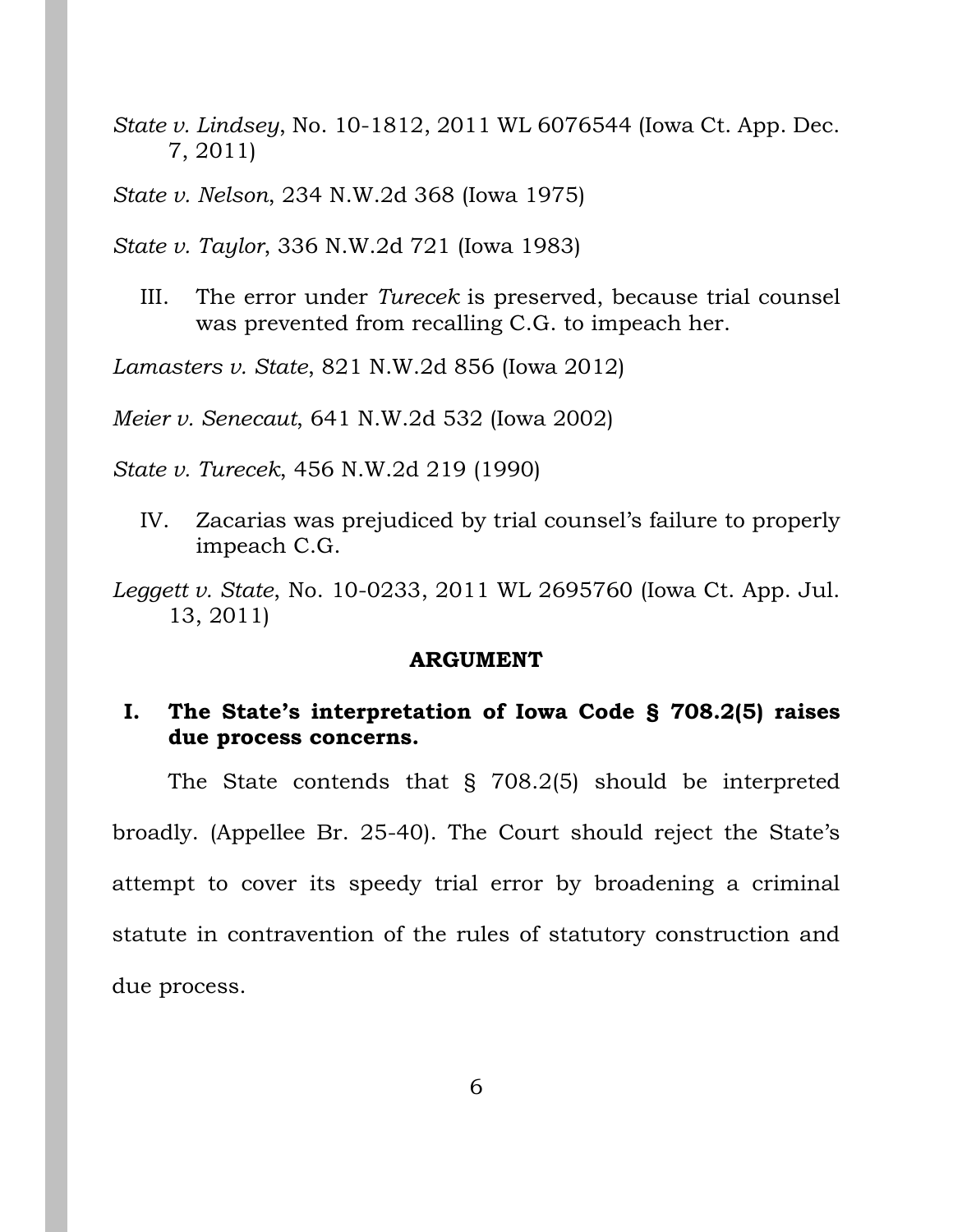The State's arguments for a broad interpretation subverts general due process principles applied to protect a defendant's rights in a criminal case. The Court should not lose sight of those principles, because its role "is to apply the statute as it is written  $-$  even if we think some other approach might accord with good policy." *State v. Nicoletto*, 845 N.W.2d 421, 427 (Iowa 2014) (quoting *Burrage v. United States*, 571 U.S. 204, 218 (2014)), *superseded by statute as stated in In re J.C.*, 857 N.W.2d 495.

# <span id="page-6-0"></span>**A. The overlap between the sex abuse and the assault by penetration statues is a problem here, where the State broadened a statute beyond its parameters to cover a speedy trial violation.**

The State dismisses Zacarias' argument that the assault by penetration statute is meant to be interpreted differently from the sex abuse statute with the general contention that "overlap between criminal statutes frequently occurs – and that is not, in itself, problematic." (Appellee's Br. 34). But, is the overlap between criminal statutes meant to save the State from a speedy trial violation and give it two bites at the apple?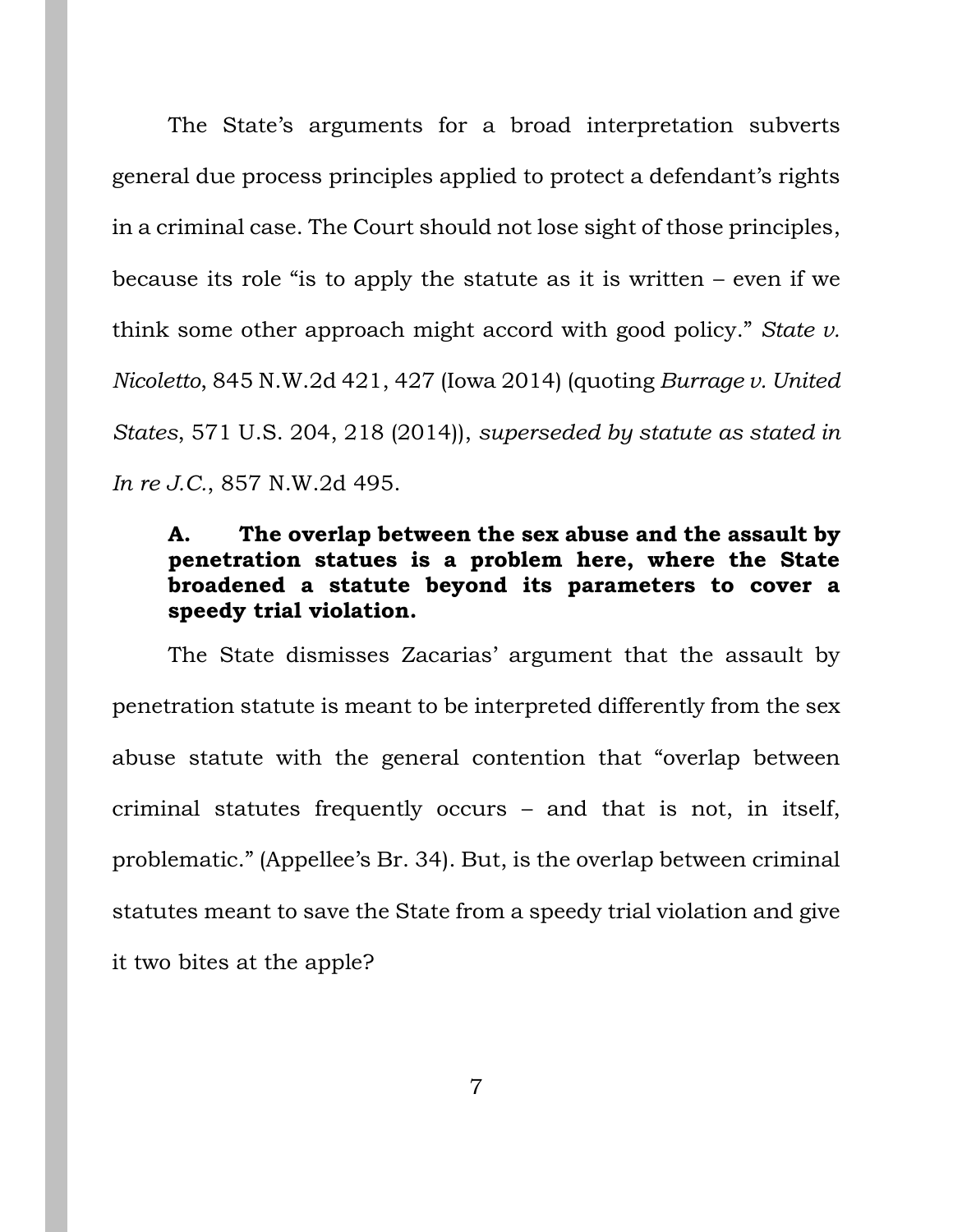Zacarias was initially charged with sex abuse in the third degree in violation of Iowa Code §§ 709.1 and 709.4(1)(a) and/or 709.4(1)(d) on August 1, 2017, in Polk County Crim. No. FECR306652. (Trial Info. FECR306652, Aug. 1, 2017).<sup>1</sup> On August 23, 2018, the defense motion to dismiss for a speedy trial violation was granted (Ord. Dismissal, FECR306652, Aug.23, 2018), and the State did not appeal. The present case was refiled by criminal complaint shortly after the first case was dismissed. (App. p. 3).

When a charge is dismissed for speedy trial violations, it cannot be re-filed. *State v. Johnson*, 217 N.W.2d 609, 612 (Iowa 1974). Charging this case as assault by penetration of an object allowed the State to get around its speedy trial violation and refile this case

<sup>&</sup>lt;sup>1</sup> Judicial notice may be taken on appeal pursuant to Iowa R. Evid. 5.201(f). "The rule permits a court to take judicial notice of adjudicative facts "capable of accurate and ready determination by resort to sources whose accuracy cannot reasonably be questioned." Iowa R. Evid. 5.201(a)-(b); *State v. Washington*, 832 N.W.2d 650, 655- 56 (Iowa 2013). Although "[t]he general rules is that it is not proper for the court to consider or take judicial notice of the records of the same court in a different proceeding without an agreement of the parties," *see Leuchtenmacher v. Farm Bureau Mut. Ins. Co.*, 460 N.W.2d 858, 861 (Iowa 1990), these records are referenced only for context and they are not determinative of the outcome in this case.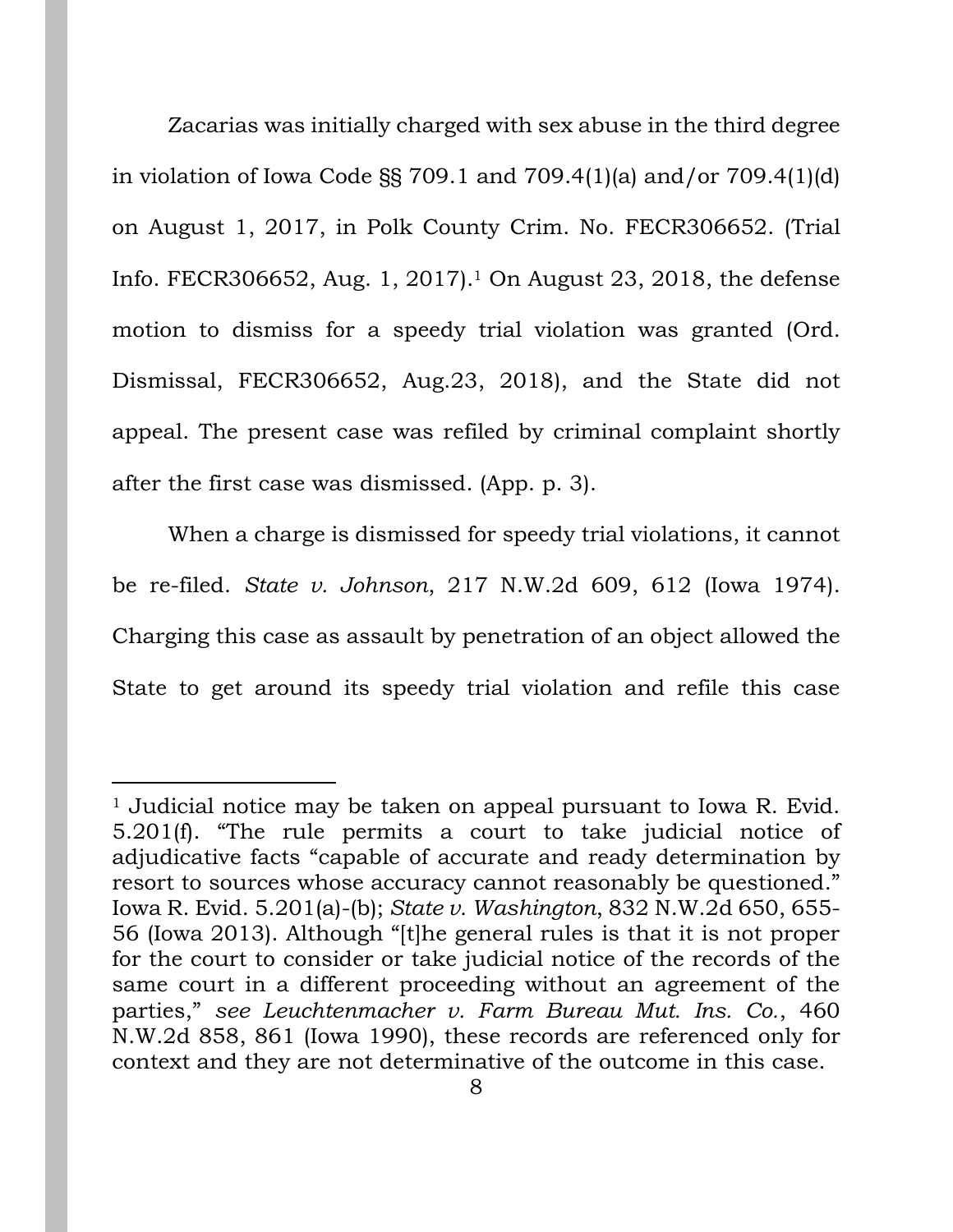without running afoul of the rule in *Johnson*. The State's broad interpretation of "object" allowed it to proceed in this case as if it were a sex abuse case and the speedy trial violation never happened. The State always presented and argued the case as a sex abuse case.<sup>2</sup> (TT II 75:19-76:23, 78:12-15, 79:11-14 ("no means no"); TT V 10:6-12, 12:12-13:3, 14:16-22, 36:17-24, 37:23-38:3, 38:20-39:5 ("If you're going to make a story up, wouldn't you make up that you remembered what happened, that you remembered that this guy is on top of you, that this guy is forcing sex acts."), 39:17-22, 40:10-14, 41:2-20).

These statutes do not violate the rule in *Johnson* when narrowly, properly construed – but the broader the definition of assault gets under Iowa Code § 708.2(5) grows, the more concerning the overlap gets. Broad definitions of criminal conduct do not just violate due process, they make it easier for the State to disregard other constitutional protections afforded criminal defendants, such as speedy trial rights and double jeopardy protections.

<sup>2</sup> Both opening statements and closing arguments are revealing of a party's strategy. *State v. Fountain*, 786 N.W.2d 260, 267 (Iowa 2010).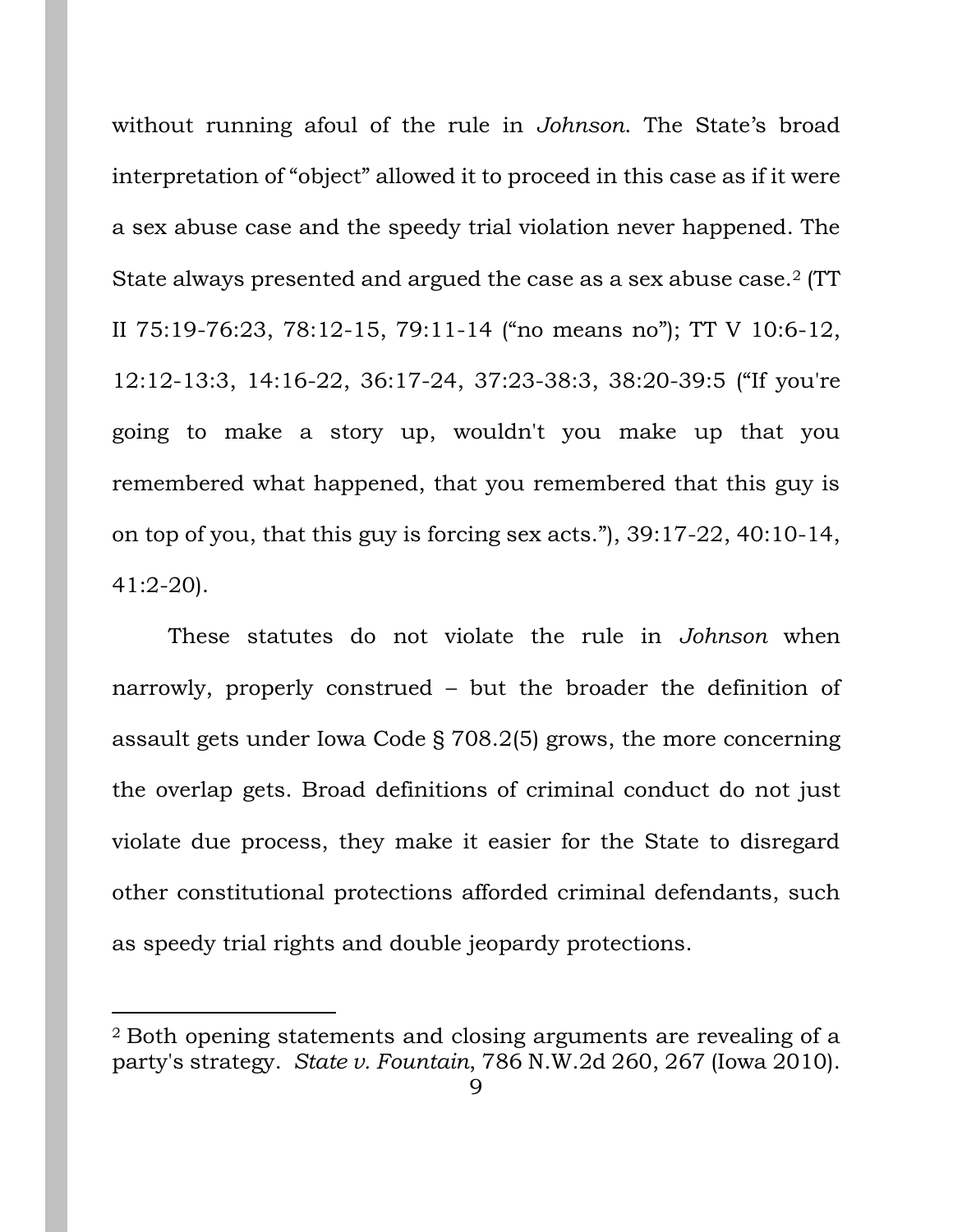#### **B. Criminal statutes are not interpreted broadly.**

<span id="page-9-0"></span>It is a principal rule of statutory construction that "[i]n interpreting a criminal statute, provisions establishing the scope of liability are to be strictly construed with doubts resolved therein in favor of the accused." *Nicoletto*, 845 N.W.2d at 427 (collecting cases). This means that "where there is room for debate, one should not choose the construction that disfavors the defendant." *Burrage*, 571 U.S. at 218 (Ginsburg, J., concurring). This rule of construction holds true even when a narrow construction would require the state to prove more than just that the defendant was a bad actor. *See Nicoletto*, 845 N.W.2d 421 (State must prove that defendant is within the class of persons covered by the criminal statute, despite obvious policy reasons for prohibiting coaches from having sex with students they oversee); *State v. Halverson*, 857 N.W.2d 632, 635-38 (Iowa 2015) (in prosecution for possessing contraband in a halfway house under, a class "D" felony, State had to prove the halfway house was covered by statute limited to facilities "under the management of the department of corrections," despite obvious policy reasons for enhanced penalties for marijuana possessed in halfway houses).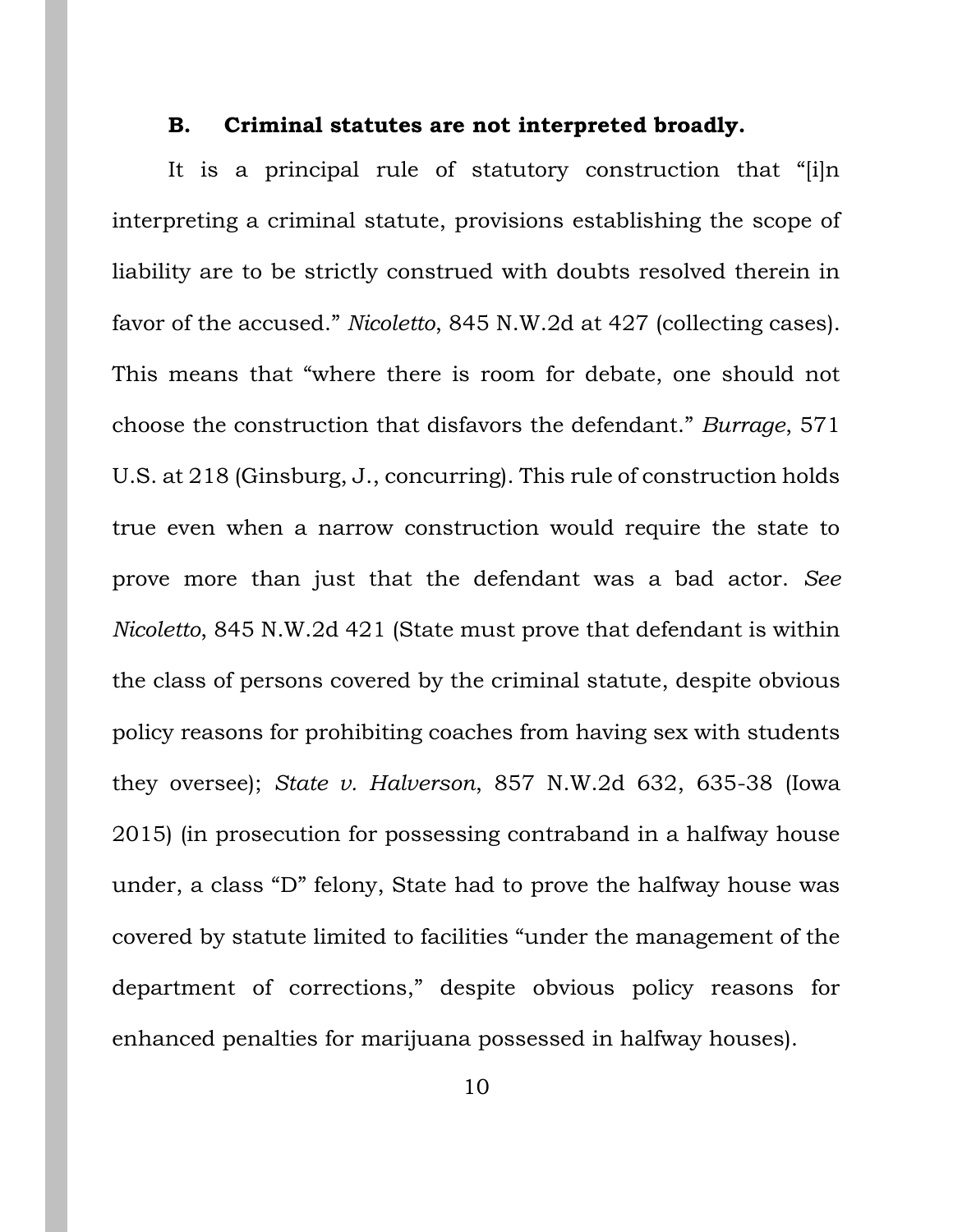A definition of "object" that includes body parts is not consistent with a narrow interpretation of the statute, despite the State's proffered policy reasons for criminalizing penetration by genitalia or hands under Iowa Code § 708.2(5). (*See, e.g.* Appellee's Br. at 38, concerns about "tickle fights" not being criminal). The Court must determine what the words of the statute mean. As argued in Zacarias' brief, and before the trial court below, "object" does not mean body parts.

## <span id="page-10-0"></span>**C. The State's interpretation is not consistent with the cannon of construction against surplusage.**

Zacarias has demonstrated that defining the word "object" to include body parts would render the word "object" in § 708.2(5) superfluous and violate the cannon against surplusage: i.e., if the statute was meant to include body parts, it would simply read "A person who commits an assault, as defined in § 708.1, and who penetrates the genitalia or anus of another person, is guilty of a class "C" felony." The State responds that this version of the statute would *only* apply to penetration with body parts. (Appellee's Br. 31). This (1)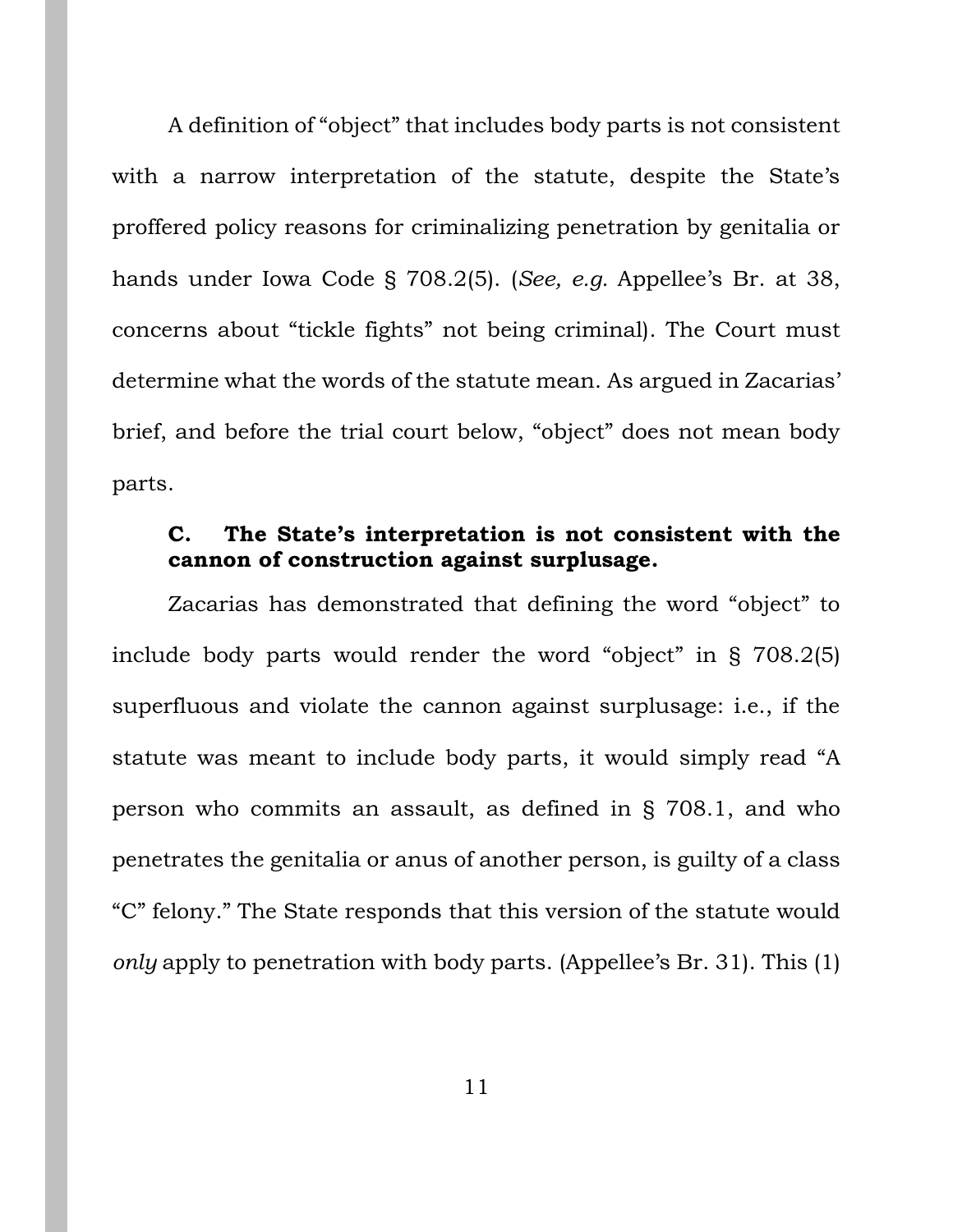isn't a logical reading of the statute, and (2) misses the point of the construction against surplusage.

The State's concern about a (hypothetical) statute that would only penalize assaultive penetration of the genitalia if it occurs using a body part is misplaced. Nothing about the word "penetration" by itself suggests that it has to occur using a body part. Without any narrowing words (such as "uses any object") following the object of the sentence (genitalia), there is no reason to limit the definition of how the verb acts upon the object. Zacarias' construction of the statute complies with the cannon of construction against surplusage because when the legislature adds the words "uses any object" to the statute, those words must have meaning. *See, e.g. Maguire v. Fulton*, 179 N.W.2d 508, 510 (Iowa 1970). Applying § 708.2(5) to all instances of penetration strips those words of meaning. The State's interpretation of the statute is wrong.

### <span id="page-11-0"></span>**D. Burden-shifting is disfavored in criminal statutes. The State can still charge defendants with felonies under Zacarias' interpretation.**

The State's concern that, under Zacarias' interpretation of the statute, it will have to prove that the penetrating object is *not* a body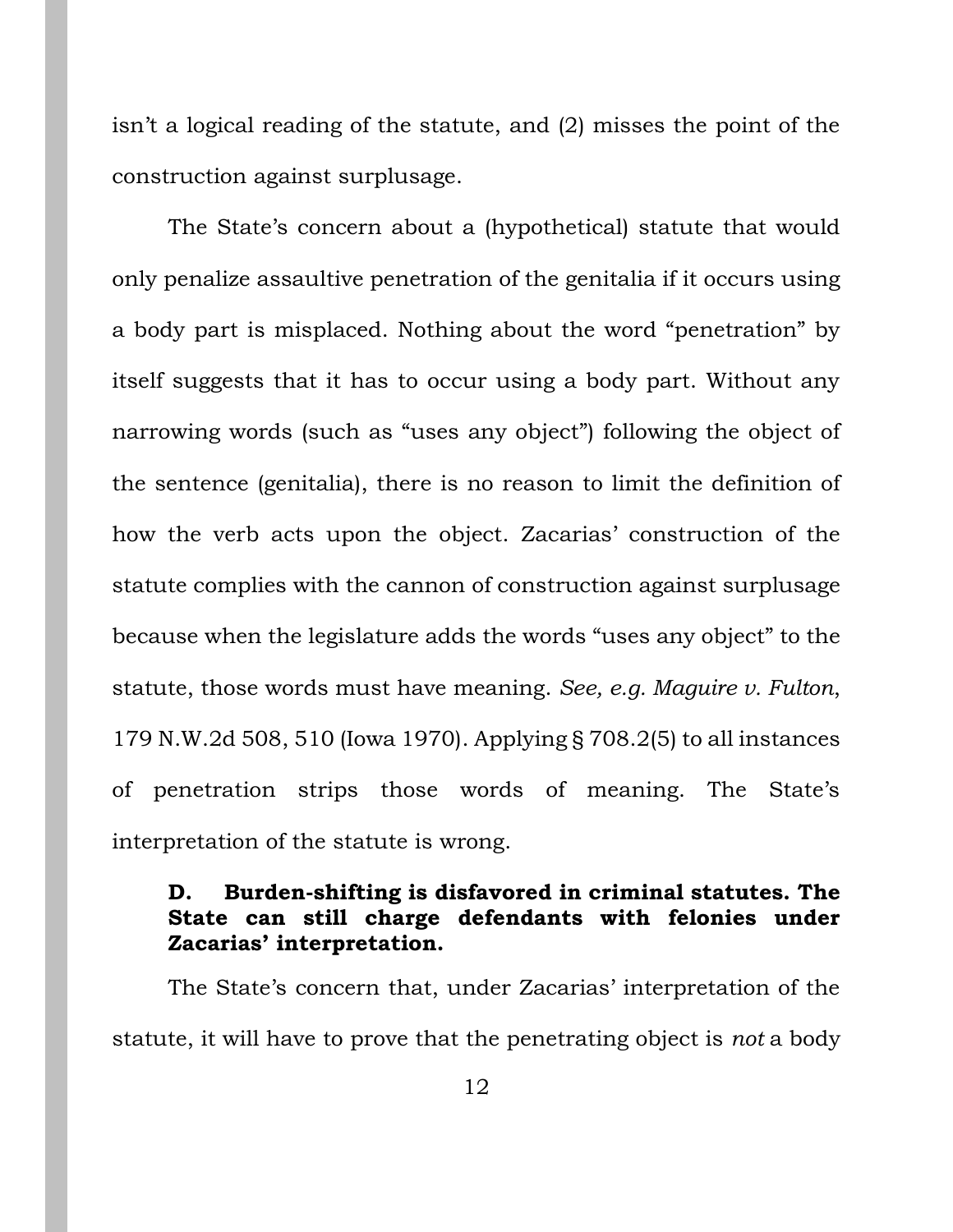part is misplaced. (Appellee's Br. 39). The State always carries the burden of proof in criminal prosecution. The Fifth Amendment and Art. I, § 10 of the Iowa Constitution "force. I [the State] to prove every beyond a reasonable doubt every fact necessary to constitute the crime charged." *Sandstrom v. Montana*, 442 U.S. 510, 523 (1979) (cleaned up).

The fact that the State will be required to prove something that may be inconvenient to it is no reason to adopt the State's preferred interpretation of a statute. See *Nicoletto*, 845 N.W.2d 421 (State must prove that defendant is within the class of persons covered by the criminal statute, despite obvious policy reasons for prohibiting coaches from having sex with students they oversee); *Halverson*, 857 N.W.2d at 635-38 (in prosecution for possessing contraband in a halfway house, a class "D" felony, State had to prove the halfway house was covered by statute limited to facilities "under the management of the department of corrections," despite obvious policy reasons for enhanced penalties for marijuana possessed in halfway houses). "The mere fact a variety of defenses is available to, or proof is peculiarly within control of, a defendant is not sufficient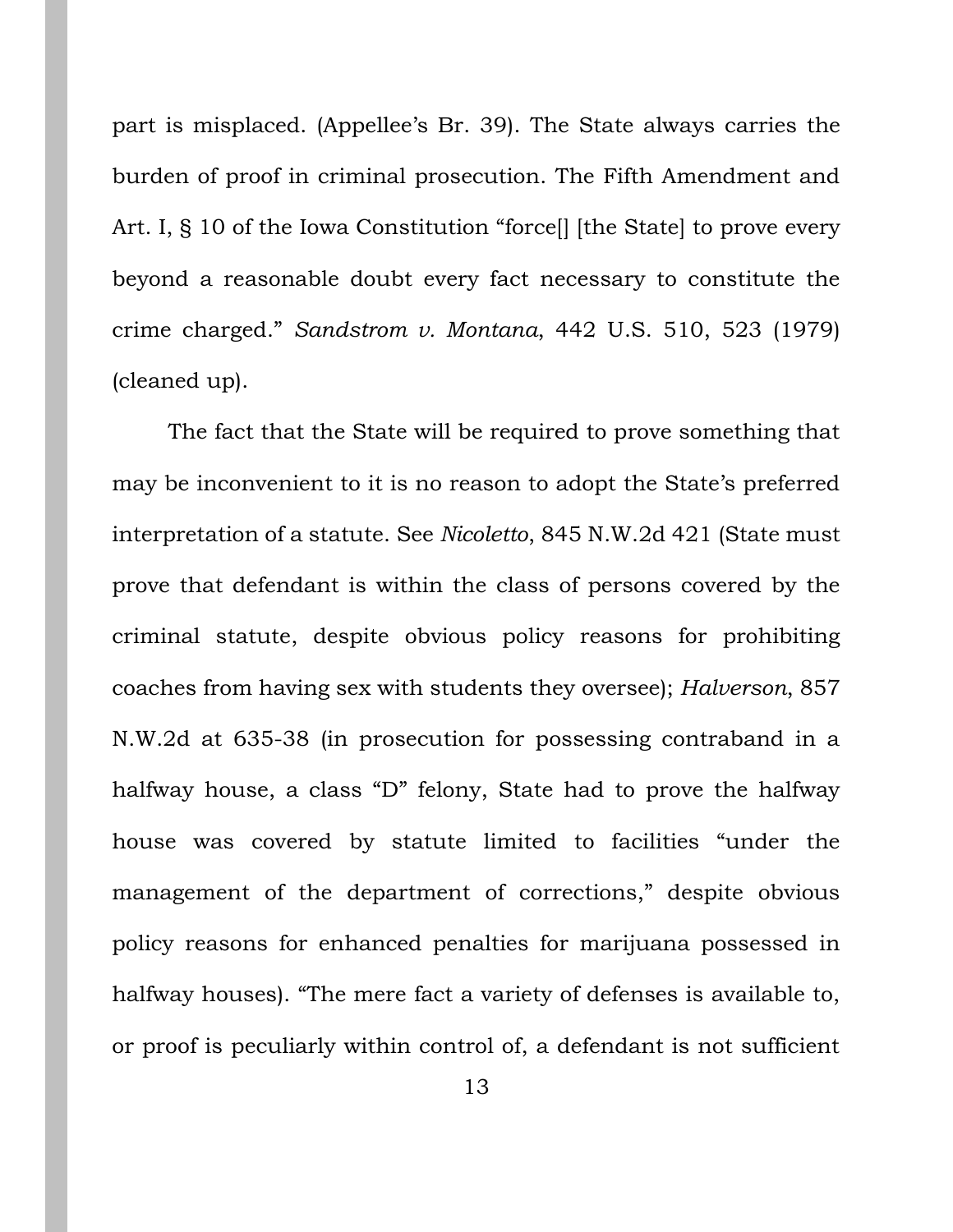to transfer the burden of persuasion, absent express language" placing the burden of establishing an affirmative defense on the defendant. *State v. Wilt*, 333 N.W.2d 457, 463 (Iowa 1983).

The State's concerns about the level of offenses and punishments available to it under Zacarias' interpretation of the statute are also irrelevant to the matter of statutory interpretation. It could avoid both the (alleged) issue of uncertainty about *what* was used to penetrate the genitalia as well as its perceived need for a greater term of imprisonment by charging both the sex abuse and the assault by penetration statutes (or by not violating the defendant's speedy trial rights on the sex abuse case and charging assault to cover its error). Or it could charge assault causing serious injury, a class "D" felony, in violation of Iowa Code § 708.2(4), and prove that the assault caused the victim a disabling mental illness under Iowa Code § 702.18(1)(a). Or it could charge that the offense was sexually motivated and argue that the defendant be required to register as a sex offender under Iowa Code § 708.15.

In conclusion, the Court should reject the State's broad interpretation of Iowa Code § 708.2(5) and find that, under the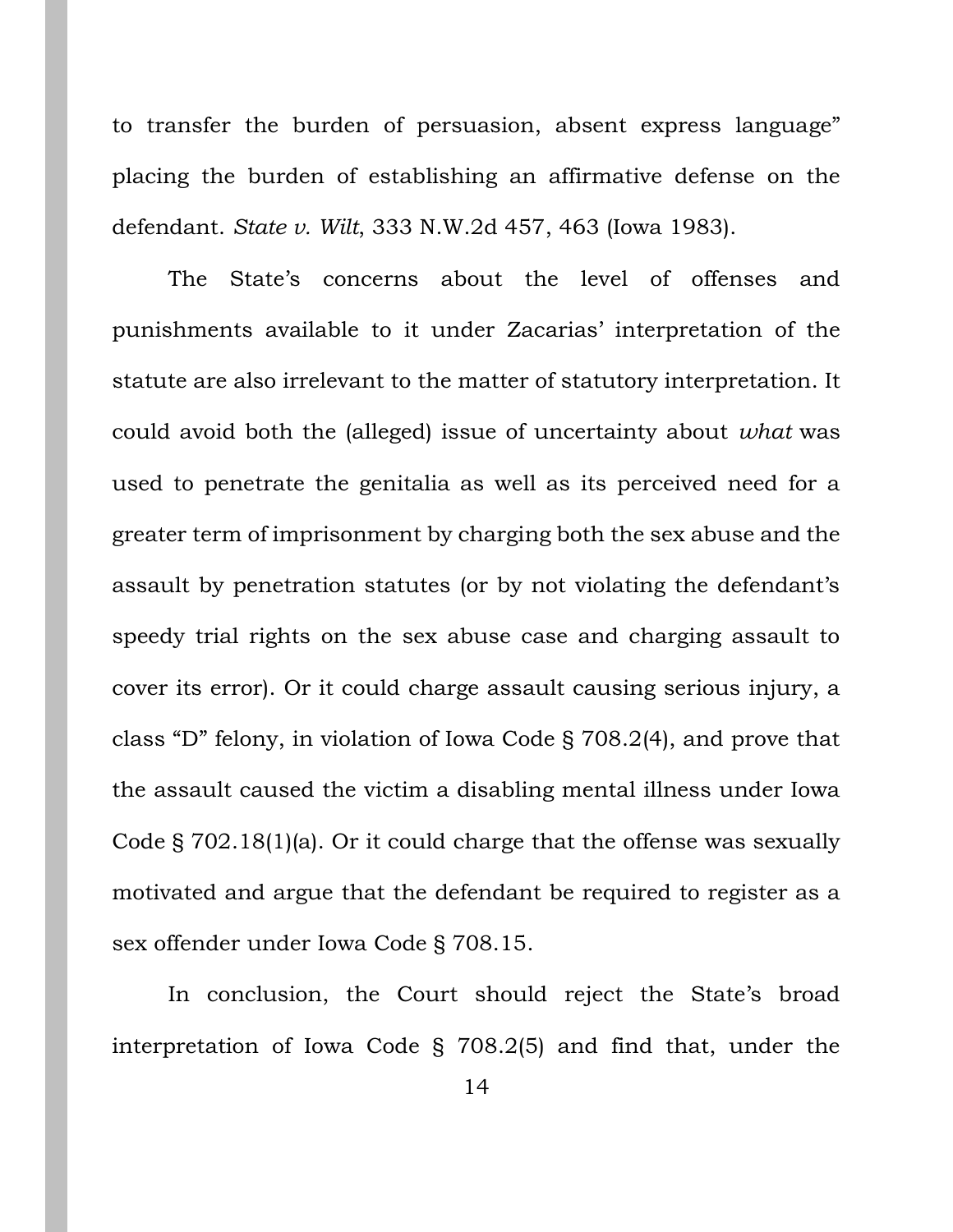correct interpretation of the statute, there was insufficient evidence to convict Zacarias of assault by penetration of the genitalia with an object, and dismiss the case.

# <span id="page-14-0"></span>**II. The prosecutorial misconduct during closing argument was not invited by defendant's arguments.**

In response to Zacarias' claim of prosecutorial misconduct, the State argues that Zacarias *invited* the State to comment on his exercise of the right to remain silent by suggesting that law enforcement didn't thoroughly investigate this case. (Appellee's Br. 55-56). The cases cited by the State excusing their violation of Zacarias' constitutional right to remain silent do not extend so far as to cover the comments that occurred in this case, both during testimony and during closing arguments.

In *State v. Lindsey*, No. 10-1812, 2011 WL 6076544 (Iowa Ct. App. Dec. 7, 2011), the prosecutor commented:

[The defendant] says to Deputy Kivi "I didn't do this." *That's the extent of the statement*. "I didn't do it. Prove it. Prove it. I don't have to prove anything. You have to prove something. Prove it."

And he's right. We do have to prove it.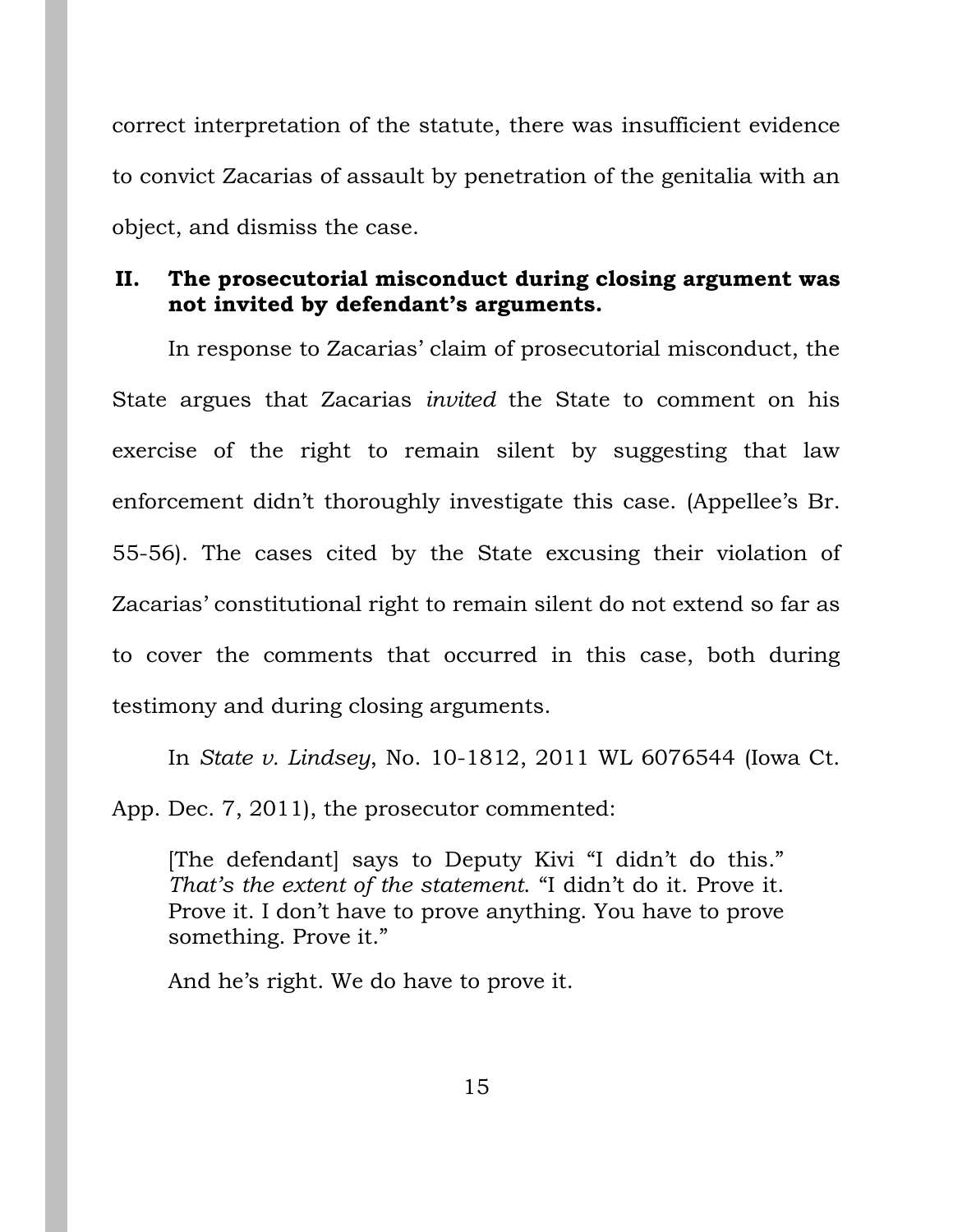*Id.* at 5. The Court of Appeals noted that, in context, the prosecutor was talking about the State meeting its burden of proof beyond a reasonable doubt, and not commenting on the defendant's exercise of his right to remain silent. *Id.* 

The statements made regarding Zacarias have no such favorable context. The prosecutor directly criticized Zacarias' exercise of his right to remain silent by not cooperating in the investigation. The first instance occurred when the State elicited testimony, during its case in chief, on direct examination, that Zacarias had declined to speak with the detectives after the initial interview the night the crime was reported. (TTIV 58:21-60:17). When this came up again during closing arguments, the prosecutor was directly complaining about Zacarias' refusal to talk to law enforcement. (TTV 35:25-36:12 ("The defendant spoke to the detective twice, scheduling an appointment and never showing up. And all of the defendant's friends never even bothered to call the detective back.")). Zacarias (and his friends, for that matter) had a constitutional right not to speak to law enforcement. These statements, "in context, would naturally and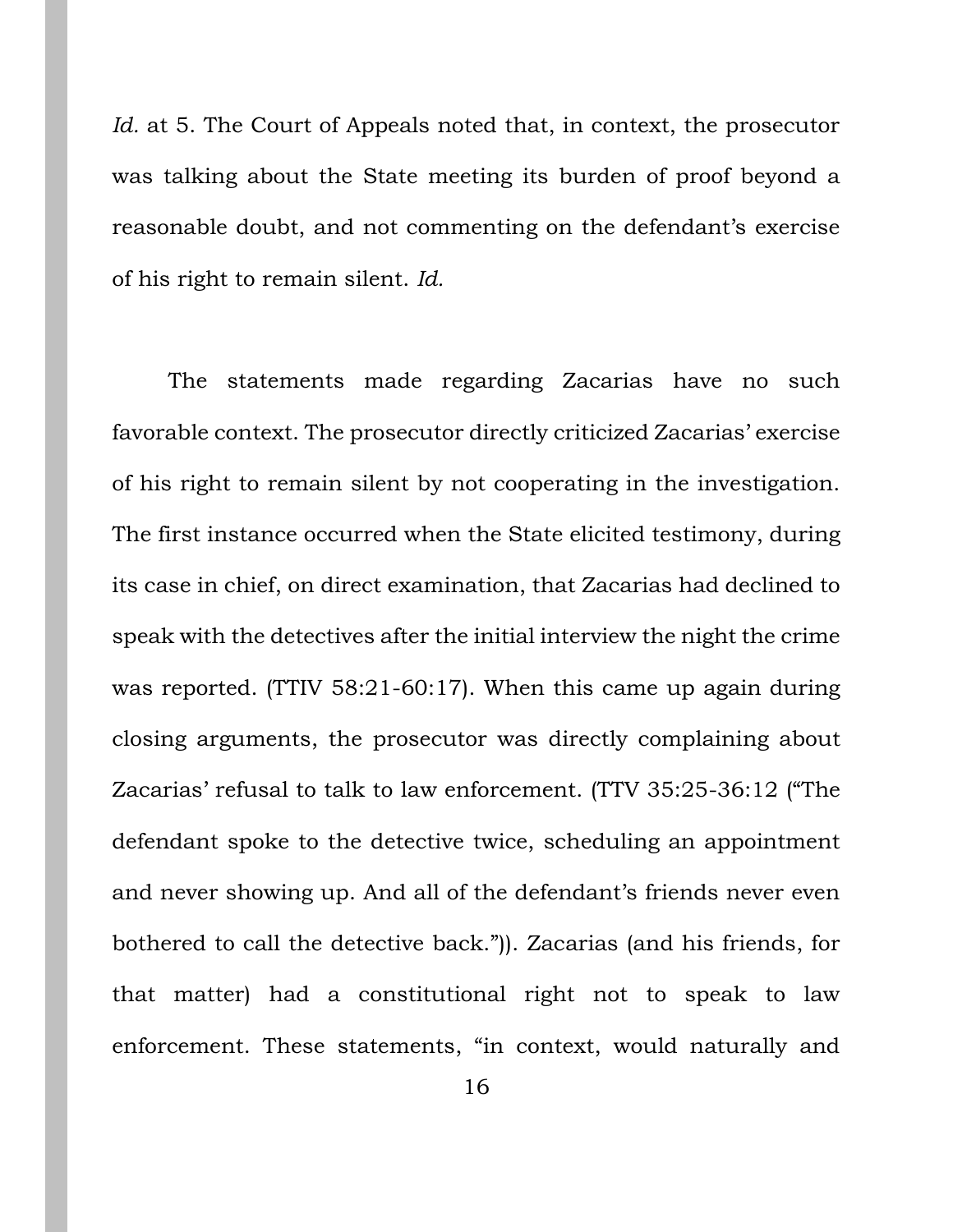necessarily be understood by a jury to be a comment on the failure of the accused to testify." *State v. Taylor*, 336 N.W.2d 721, 727 (Iowa 1983).

The remaining cases also fail to support the State's argument. In *Brewer v. State*, 444 N.W.2d 77 (Iowa 1989), the prosecution called attention to the fact that a co-conspirator testified: "You know, I don't like Mr. Pennock, I don't like anything about it, but at least he testified as to what the facts and circumstances were. He testified and you had an opportunity to hear him testify." *Id.* at 84. Although the defendant argued that discussing co-conspirator testimony would lead the jury to infer that he was guilty because he didn't testify, commenting on the co-conspirator's decision to take the stand is just not the same as commenting on a defendant's decision to take the stand. *Id.* Likewise, in *State v. Bishop*, 387 N.W.2d 554, 562-63 (Iowa 1986), the objected to comments were only barely indirectly commenting on the defendant's silence: "[Defense counsel] did not put the defendant on trial" and "[T]he defendant had the opportunity to put on evidence if he chose to." These indirect comments, requiring significant inferences to connect them to the defendant's right to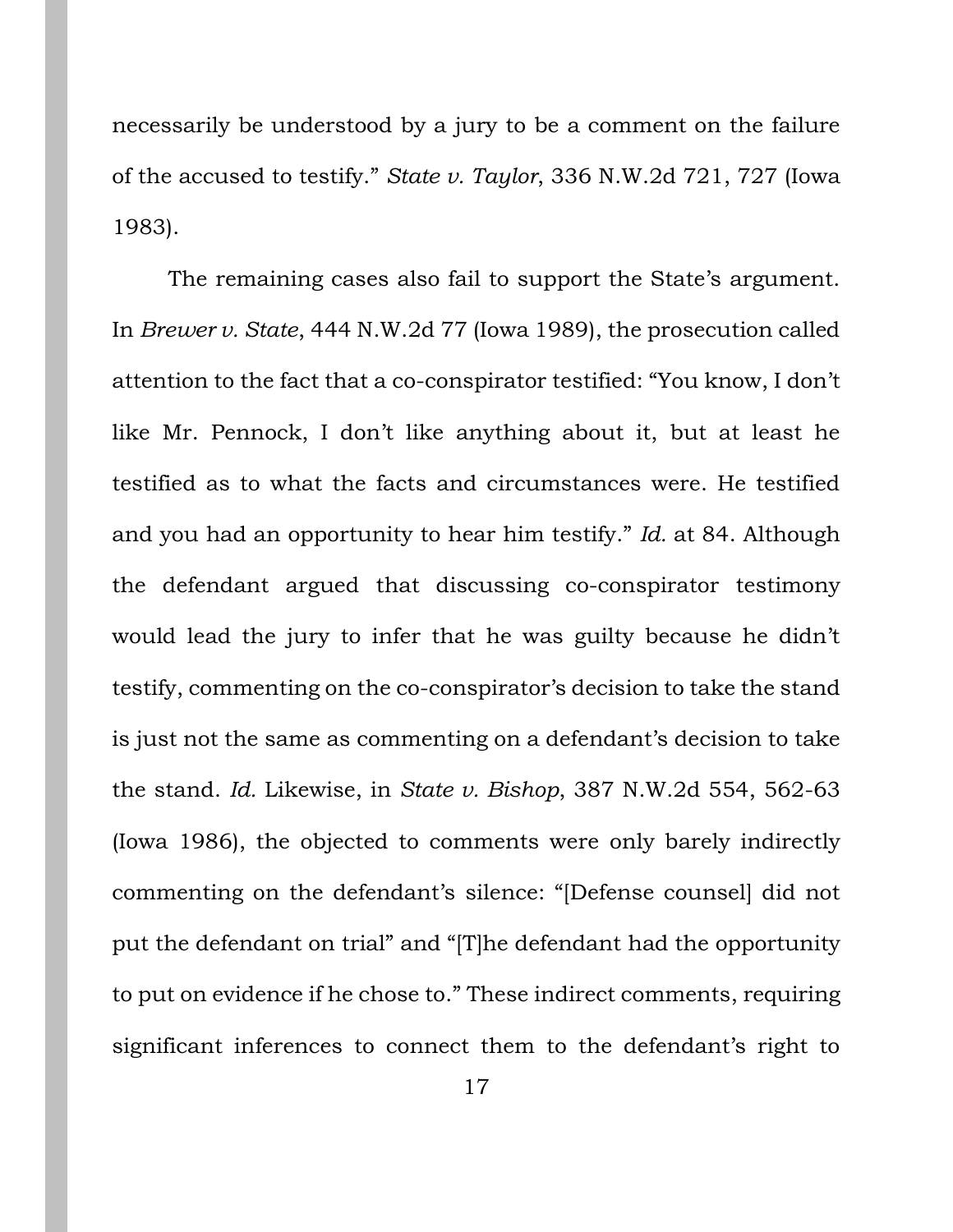remain silent, are not comparable to the direct comments made against Zacarias.

The defense strategy of arguing reasonable doubt based on the investigation did not mean that the prosecutor could directly call Zacarias out for exercising his constitutional rights. The direct nature of the comments on Zacarias' rights prejudiced his trial, and were not responsive to defense strategy. The investigation in this case was lacking not because Zacarias exercised his rights, but because law enforcement did not bother to corroborate C.G.'s story. Criticizing Zacarias' silence is also not a counter-argument to the argument that C.G. was not credible. The comments – particularly when made in closing argument – would naturally lead the jury to question why Zacarias wouldn't cooperate with the police. The comments were not harmless beyond a reasonable doubt, and they require reversal. *State v. Nelson*, 234 N.W.2d 368, 372 (Iowa 1975).

## <span id="page-17-0"></span>**III. The error under** *State v. Turecek* **is preserved, because trial counsel was prevented from recalling C.G. to impeach her.**

The State refuses to concede error preservation on the *State v. Turecek*, 456 N.W.2d 219 (1990), issue related to impeaching C.G.,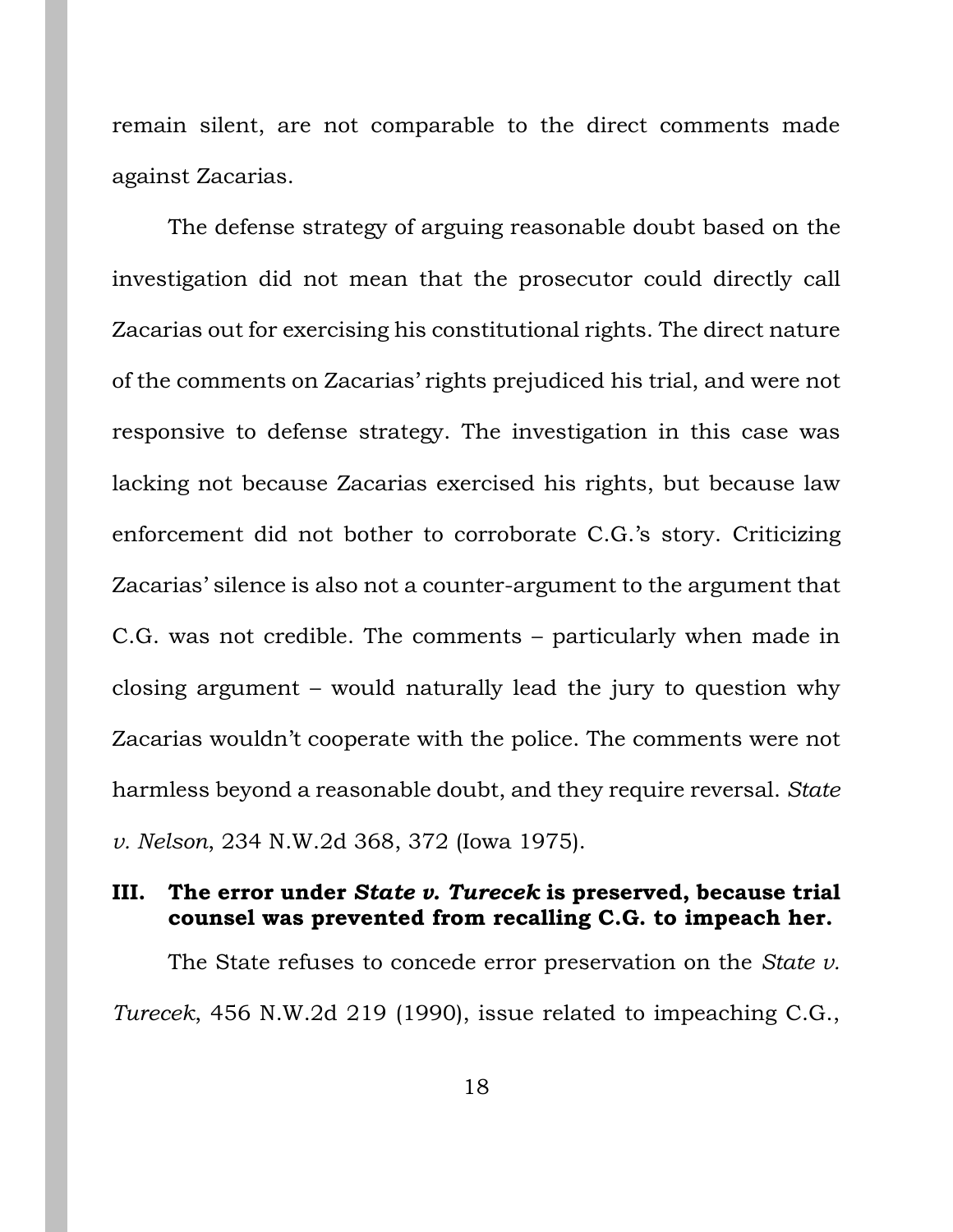because "[t]he trial court's ruling was limited to enforcing Rule 5.613(b) and its foundational requirement for impeachment by prior unsworn statements. The trial court did not rule on any request by Zacarias to recall C.G." (Appellee's Br. 42). This is not an accurate statement of the record.

The State argued at trial that "the defense cannot call [C.G.] back for the purpose of impeachment by way of *State v. Turecek*, and Iowa Supreme Court ruling that specifically states that you cannot call a witness for the sole purpose of impeachment." (TTIV 66:19-23). Therefore, the State contended, "there is no way for the defense at this point to cure this issue." (*Id.* at 66:24-25). The State repeated this point: "you cannot call any witness for the sole purpose of impeachment, period. . . . So by Iowa Supreme Court case law as well as the rules of evidence as well as the defendant's own releasing this witness on the record in front of this jury, there's – we're not calling her back." (*Id.* at 67:17-18, 21-24). Trial counsel explained his "understanding is that it wouldn't be calling them solely for the purpose of impeachment." (*Id.* at 68:2-4).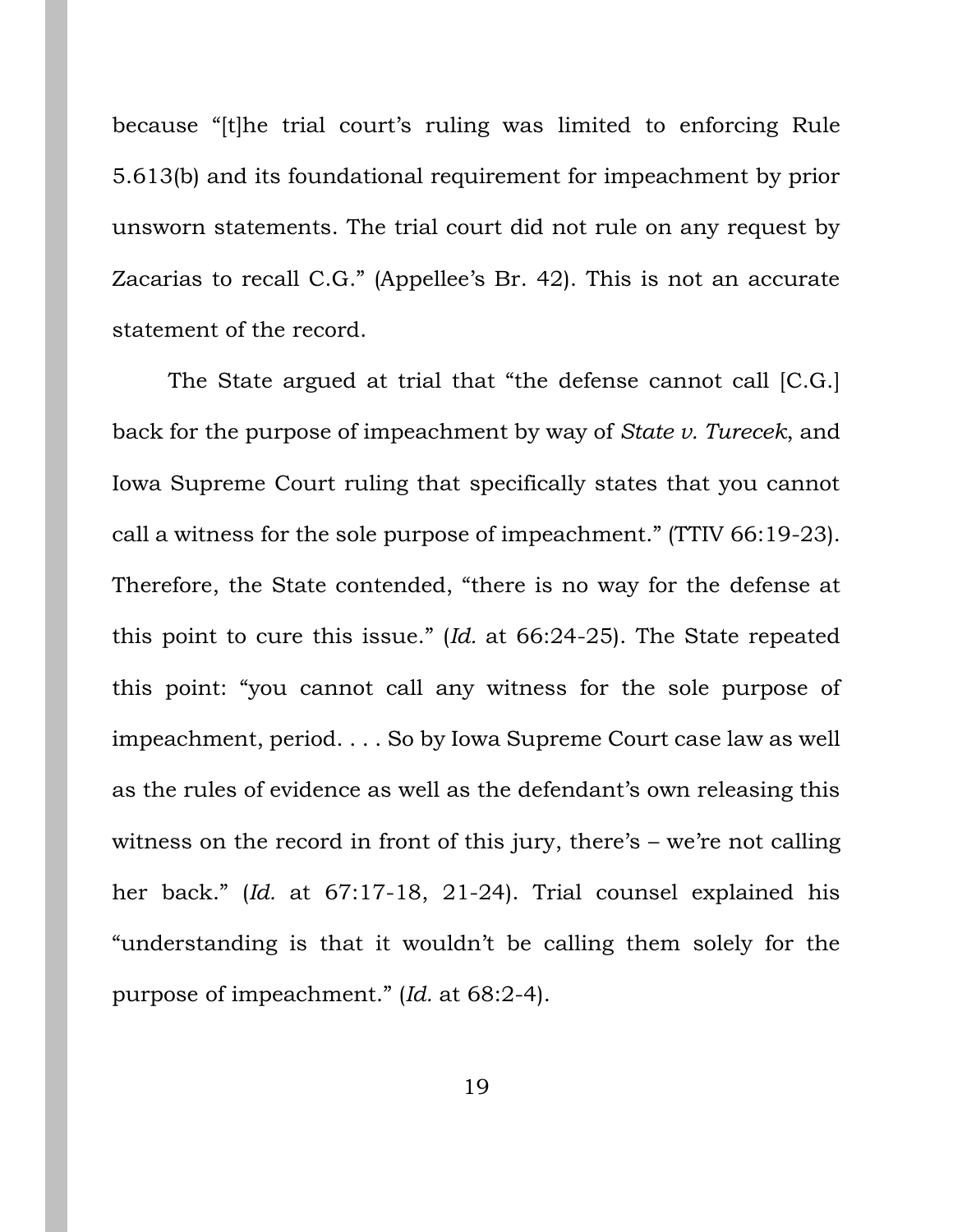The trial court began explaining its ruling, then asked a point

of clarification:

THE COURT: Well, let's put it this way. I'm certainly not seeing any authority that suggests that the rule only applies to the State.

So from that standpoint, Mr. Van Cleaf, unless you can show me some authority on that, then I'm going to adopt the State's position and rule that the Rule 5.613, specifically subsection (b), applies equally to both sides.

Now – well, yeah. That's all I'm going to say at this point.

So we can go ahead with the witness's crossexamination, but we won't be getting into – did we have any inconsistent statements that [C.G.] was confronted with?

(*Id.* at 69:25-70:13). After the parties clarified that point, the Court

re-explained its ruling:

THE COURT: All right. Then I'm going to permit – you can go ahead with your cross-examination of the witness. But to the extent that you want to try to get into some purported inconsistent statement of the victim, then I'm not going to allow it.

So we're not going to go there; right? If you want to make an offer of proof, you can do something like that.

(*Id.* at 71:21-72:3).

The court's ruling made it clear that Zacarias would not be

recalling C.G. to the stand to lay the proper foundation for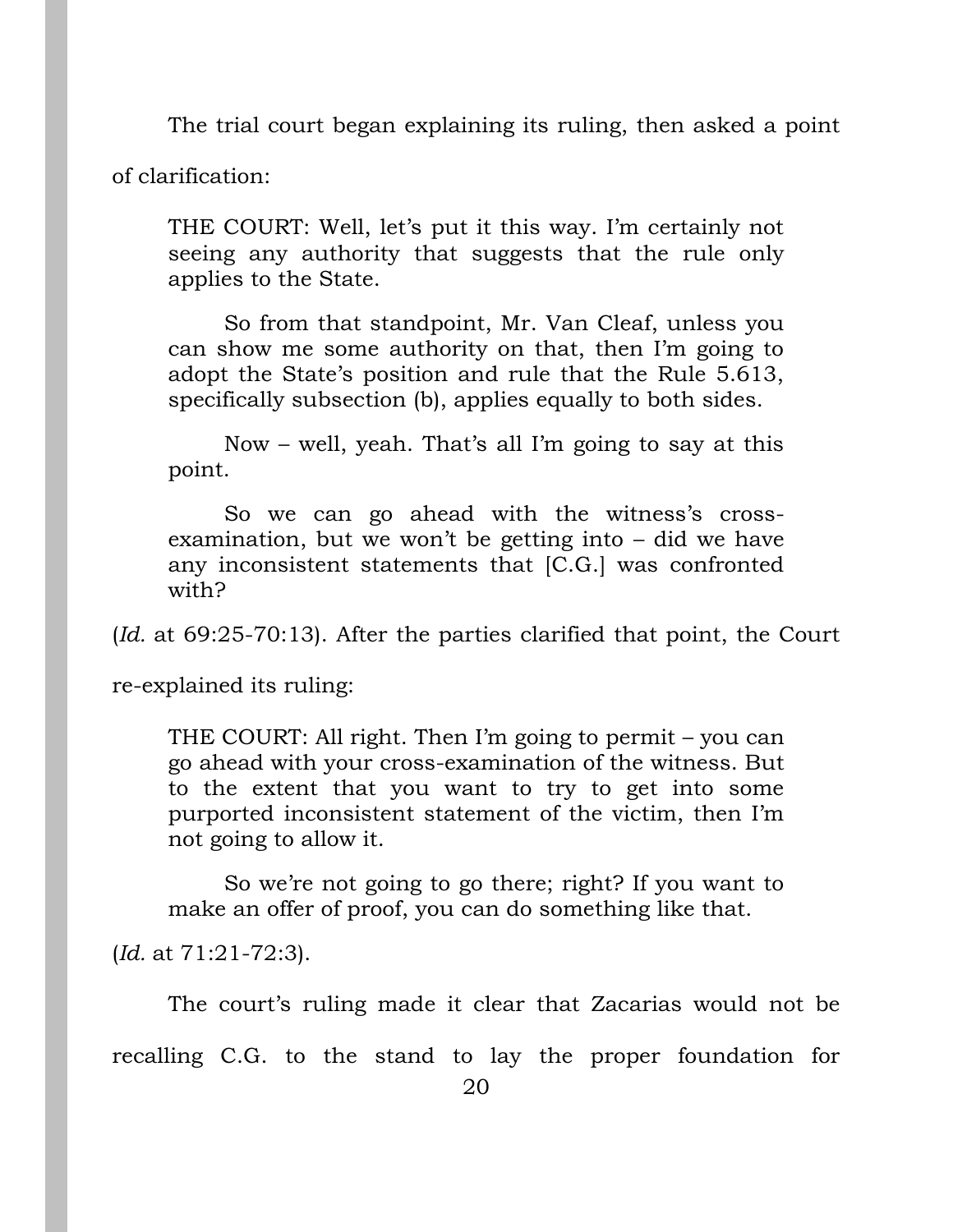impeachment. The preservation of error rule requires that an issue be presented to, and ruled upon, by the court. *Meier v. Senecaut*, 641 N.W.2d 532, 537 (Iowa 2002). However, the error preservation rule is not a rule of "perfect" preservation. "The claim or issue raised does not actually need to be used as the basis for the decision to be preserved, but the record must at least reveal the court was aware of the claim or issue and litigated it." *Id.* at 540 (cleaned up). This rule

is not concerned with the substance, logic, or detail in the district court's decision. If the court's ruling indicates that the court *considered* the issue and necessarily ruled on it, even if the court's reasoning is incomplete or sparse, the issue has been preserved.

*Lamasters v. State*, 821 N.W.2d 856, 864 (Iowa 2012).

The record revealed that the court was aware of Zacarias' request to recall C.G. for impeachment purposes, and his argument that *Turecek* did not apply. The court carefully considered whether a proper foundation had been laid for impeachment under 5.613. The court could've been clearer in elucidating its ruling, but that is not the question for error preservation. The record demonstrates that the court "considered the issue" of whether C.G. could be impeached through recalling her. The court stated: "we're not going to go there."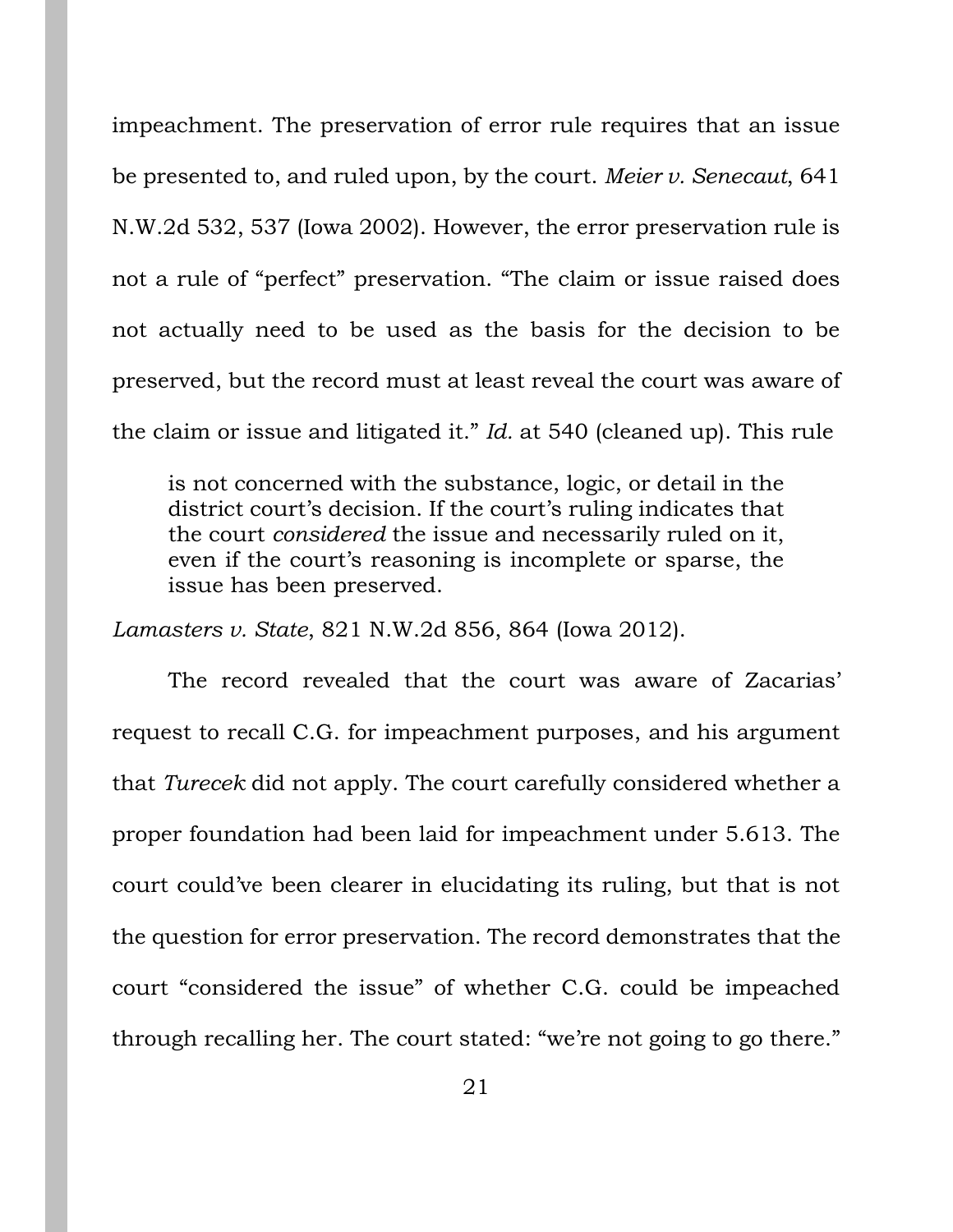(TTIV 72:1). The court necessarily rejected the plan to call C.G. back. This Court should address the entirety of Zacarias' claims related to impeaching C.G.

### <span id="page-21-0"></span>**IV. Zacarias was prejudiced by trial counsel's failure to properly impeach C.G.**

The State argues that even if the district court erred in denying Zacarias the opportunity to impeach C.G., or if trial counsel was ineffective for failing to properly impeach C.G., Zacarias is not entitled to relief because of the strength of the evidence against him. To reach this conclusion, the State speculates as to whether or not C.G. would be able to explain the inconsistencies that Zacarias has highlighted. (*See* Appellee's Br.49-50 "So if C.G. were asked to explain this discrepancy, it would have been simple for her to explain. . . ).

The State's reliance on *Leggett v. State*, No. 10-0233, 2011 WL 2695760 (Iowa Ct. App. Jul. 13, 2011) is misplaced. In *Leggett*, the Court of Appeals declined to find prejudice because it did not know how the law enforcement officer would respond to impeachment by proof that he had testified falsely in an unrelated matter. *Id.* at \*5. Here, C.G. was not being impeached based on her false statements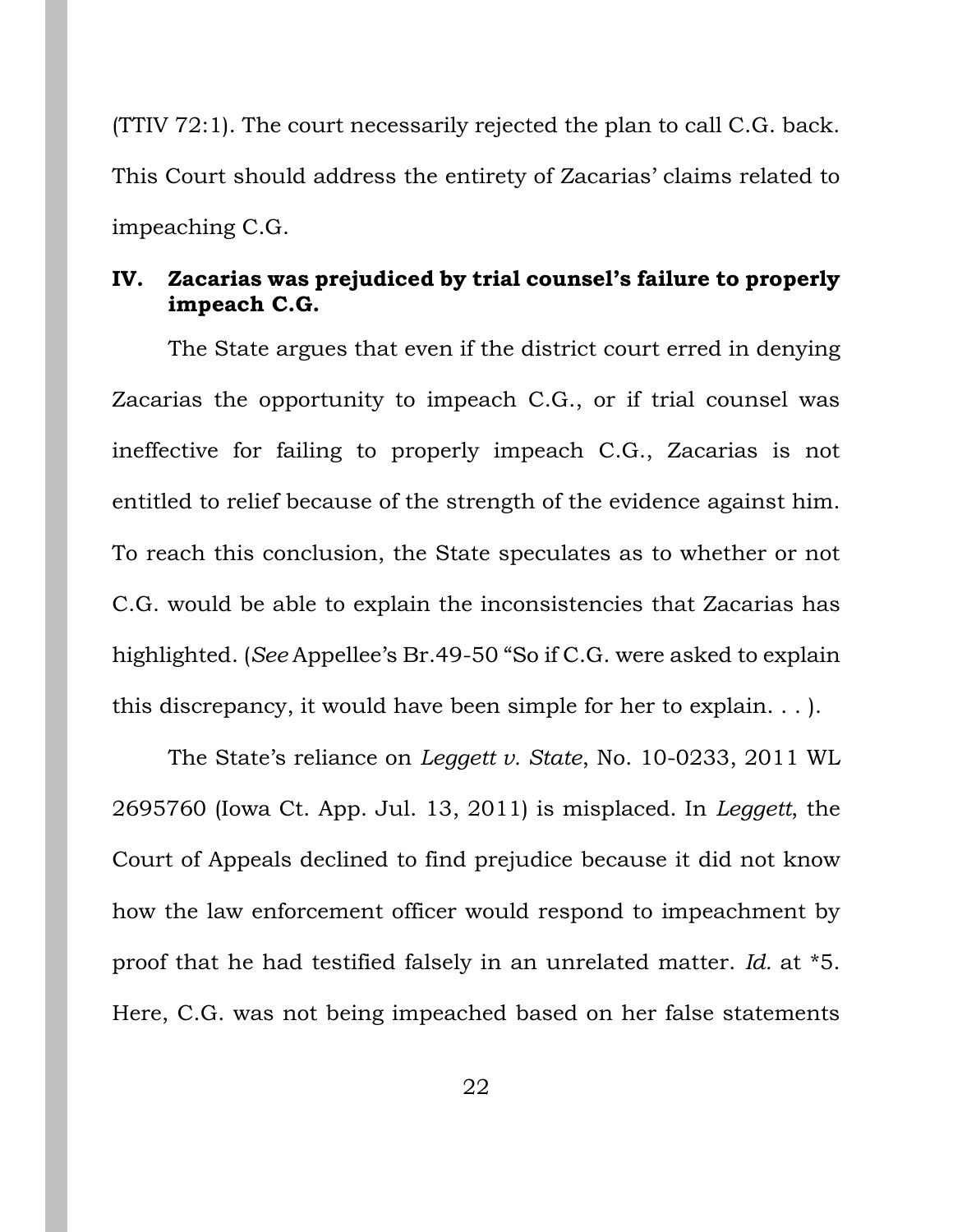made in an unrelated procedure – she was being impeached based on inconsistencies in her report of the events between herself and Zacarias from the beginning to the end of the night. Unlike in *Leggett*, where the false statement was collateral to the case at issue, the false or inconsistent statements from C.G. went to the heart of Zacarias' case. Speculation about whether she would have been able to explain the inconsistencies is not sufficient to overcome the fact that Zacarias was prevented from putting on a defense.

#### **CONCLUSION**

<span id="page-22-0"></span>The Court should reject the State's attempt to cover its speedy trial error by broadening a criminal statute in contravention of the rules of statutory construction and due process. Because there was insufficient evidence to convict Zacarias of assault by penetration with an object, the case against him must be reversed. In the alternative, the judgment against him must be reversed for the other errors identified in Zacarias' brief and here.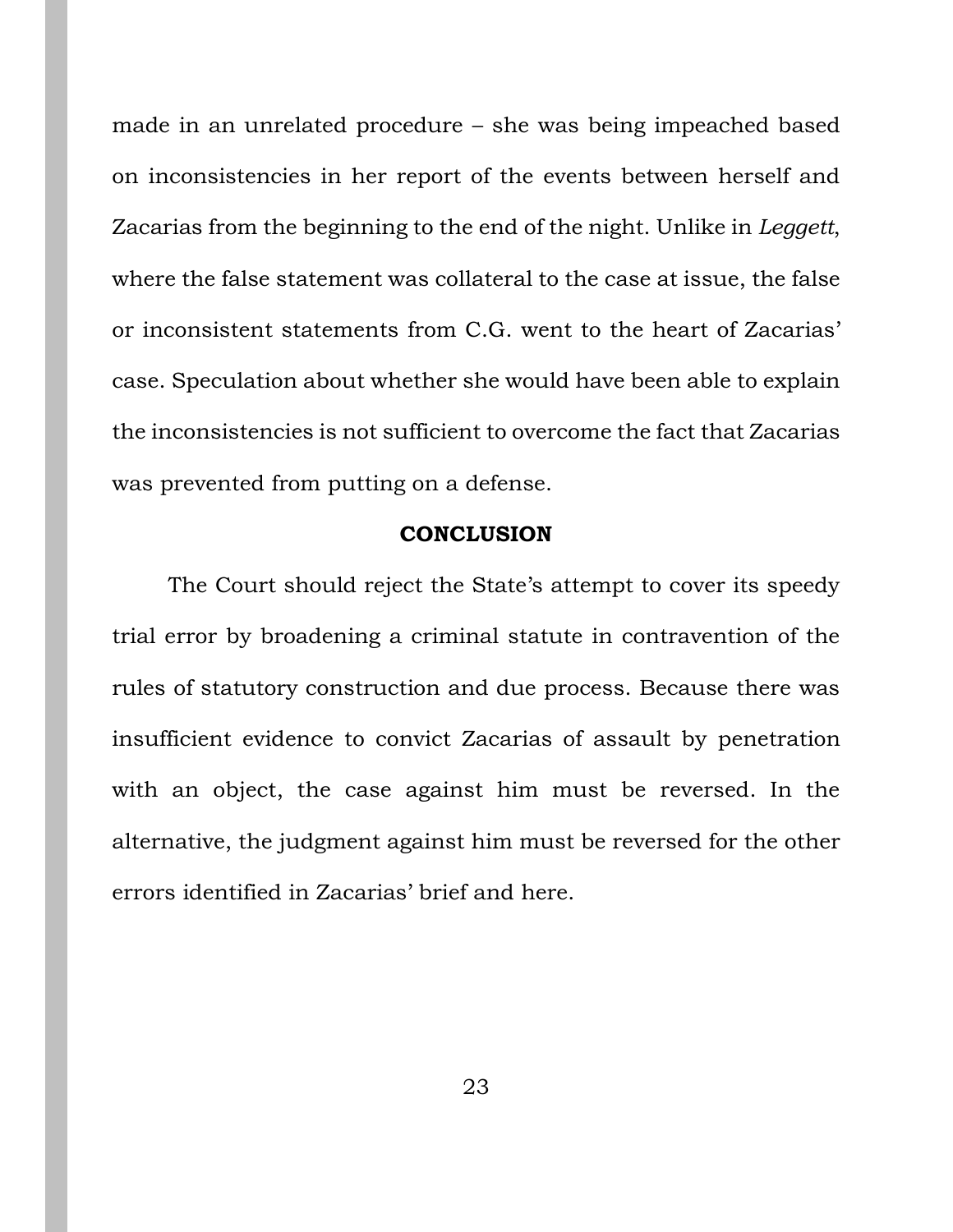#### PARRISH KRUIDENIER DUNN GENTRY BROWN BERGMANN & MESSAMER L.L.P.

By:\_\_/S/ *Andy Dunn*\_\_\_\_\_\_\_\_

Andy Dunn AT0002202 2910 Grand Avenue Des Moines, Iowa 50312 Telephone: (515) 284-5737 Facsimile: (515) 284-1704 Email: adunn@parrishlaw.com ATTORNEYS FOR DEFENDANT-APPELLANT

#### **CERTIFICATE OF COMPLIANCE AND SERVICE**

<span id="page-23-0"></span>This brief complies with the type-volume limitation of Iowa R. App. P.  $6.903(1)(g)(1)$  (no more than 7,000 words); excluding the parts of the brief exempted by Rule  $6.903(1)(g)(1)$ , which are the table of contents, table of authorities, statement of the issues, and certificates. This brief contains 3,405 words.

This brief complies with the typeface requirements of Iowa R. App. P. 6.903(1)(e) and the type-style requirements of Iowa R. App. P.6.903(1)(f) because this brief has been prepared in a proportionally spaced typeface using Microsoft Office Word 2010 in font size 14, Bookman Old Style.